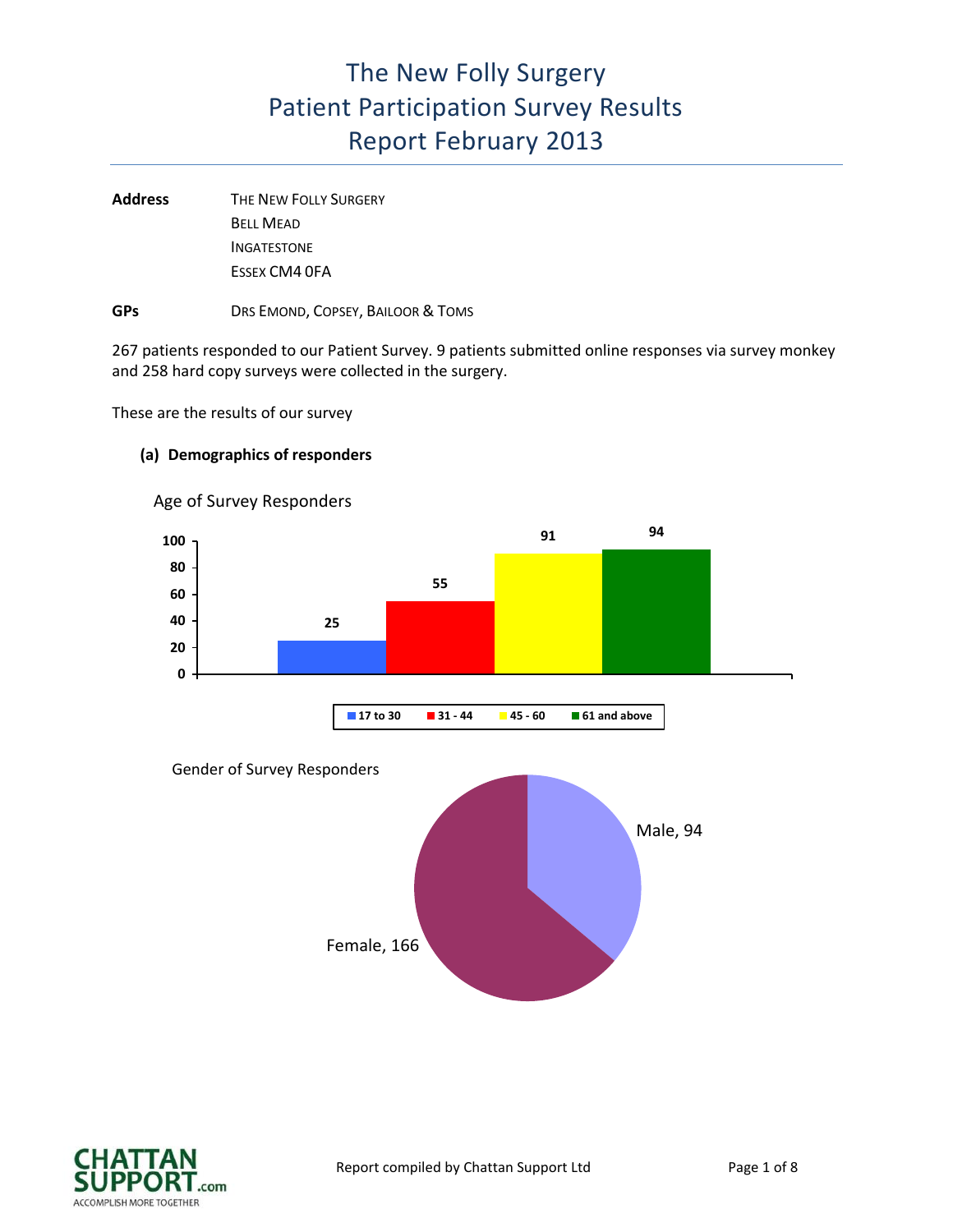### Ethnicity of Survey Responders



### **(b) Distance from Surgery to Work**

We asked our patients if they work, how far is their place of work from the surgery. 158 patients provided this information:

| $\bullet$ 23 | 15% | Work from home          |
|--------------|-----|-------------------------|
| 6.67         | 42% | Up to 30 minutes away   |
| $\bullet$ 45 | 28% | $30 - 60$ minutes away  |
| $\bullet$ 23 | 15% | More than one hour away |

**(c) Attendance at the Surgery**

Patients were asked how frequently they attend the surgery



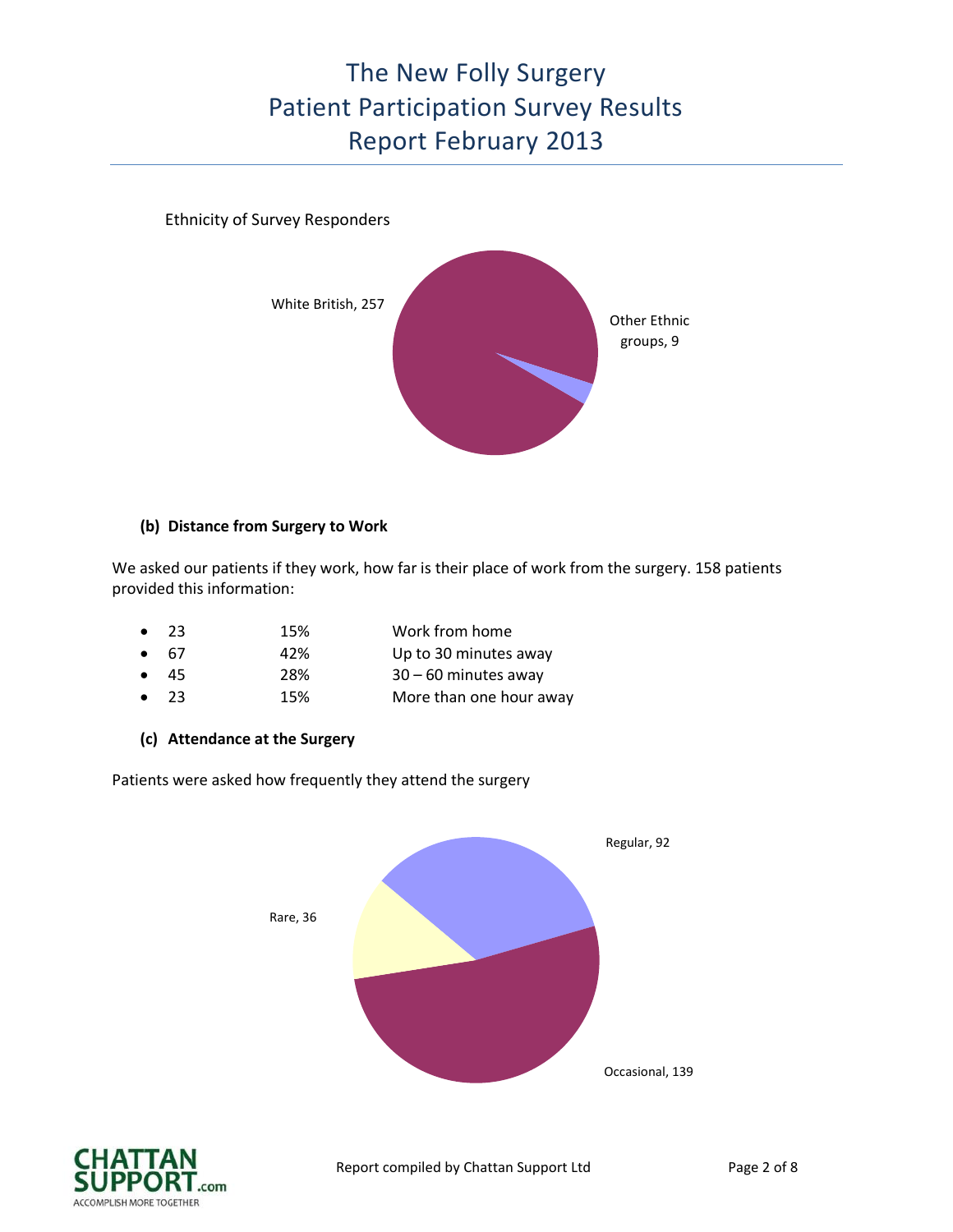### **(d) Practice Opening Hours**

We asked our patients if they were happy with our opening hours



We asked which additional hours patients would like to see the practice open





### **(e) Reception**

We asked how helpful our receptionists are:

- 201 VERY helpful
- 52 FAIRLY helpful
- 4 NOT VERY helpful
- 2 NOT AT ALL helpful

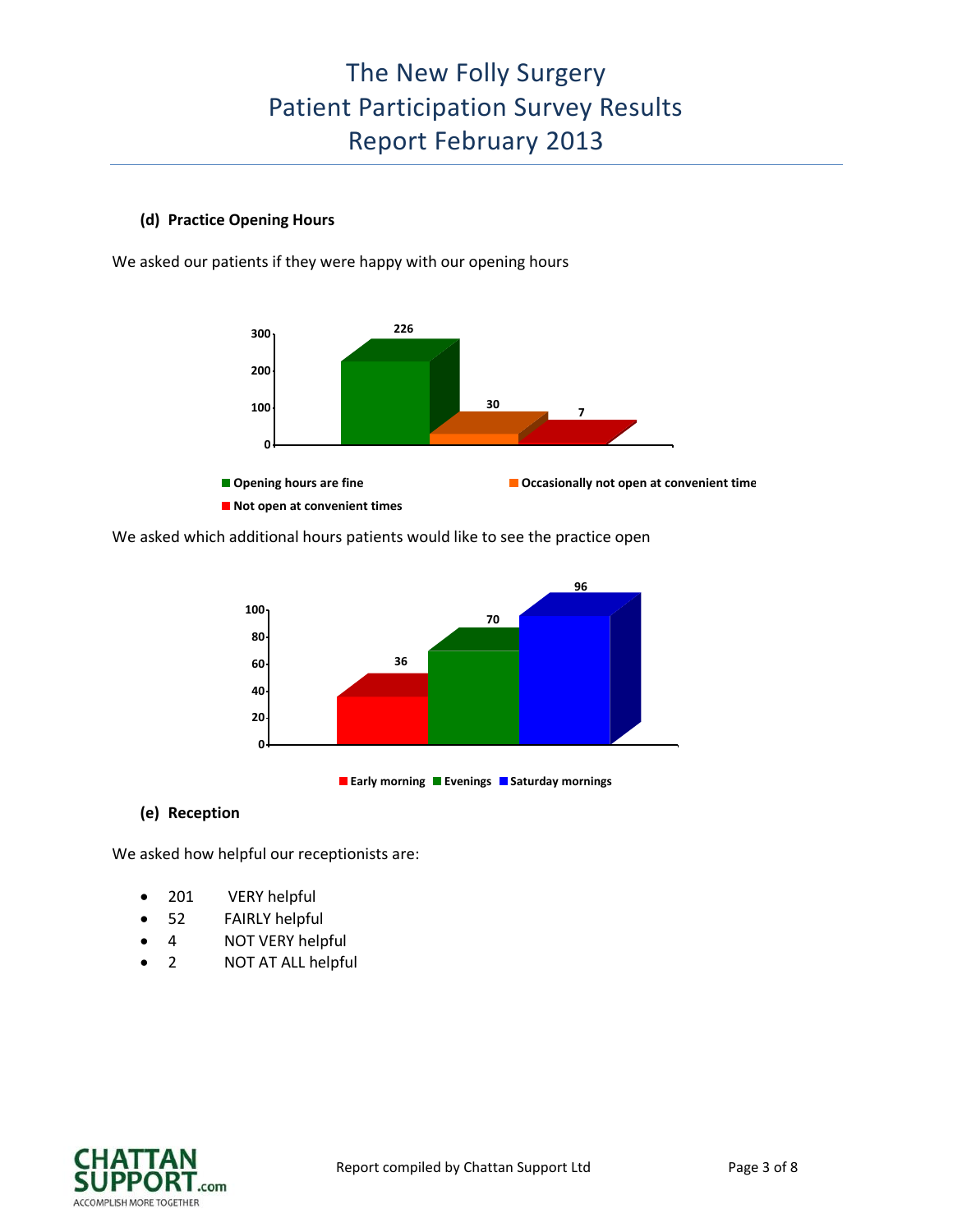We asked if other patients can hear conversations with the receptionists



#### **(f) Appointment Times**

131 responders recalled seeing a Dr in the last six months. We asked how long they had had to wait after their pre-booked appointment time to be seen:



### **(g) Seeing a Dr Quickly**

143 of our patients recalled trying to see a Dr urgently in the last six months. 135 reported they had been able to see a Dr on the same day or within the next two days that the surgery was open (94%).

There were very few reports of patients not being able to be seen quickly, however, for those who had not been able to see a Dr urgently in the past the reasons given for this were as follows:

- 9 said there were no appointments available;
- 4 said the time offered did not suit them
- 3 said the appointment offered was with a GP they did not want to see;
- 1 had been offered a nurse appointment but wanted to see a GP

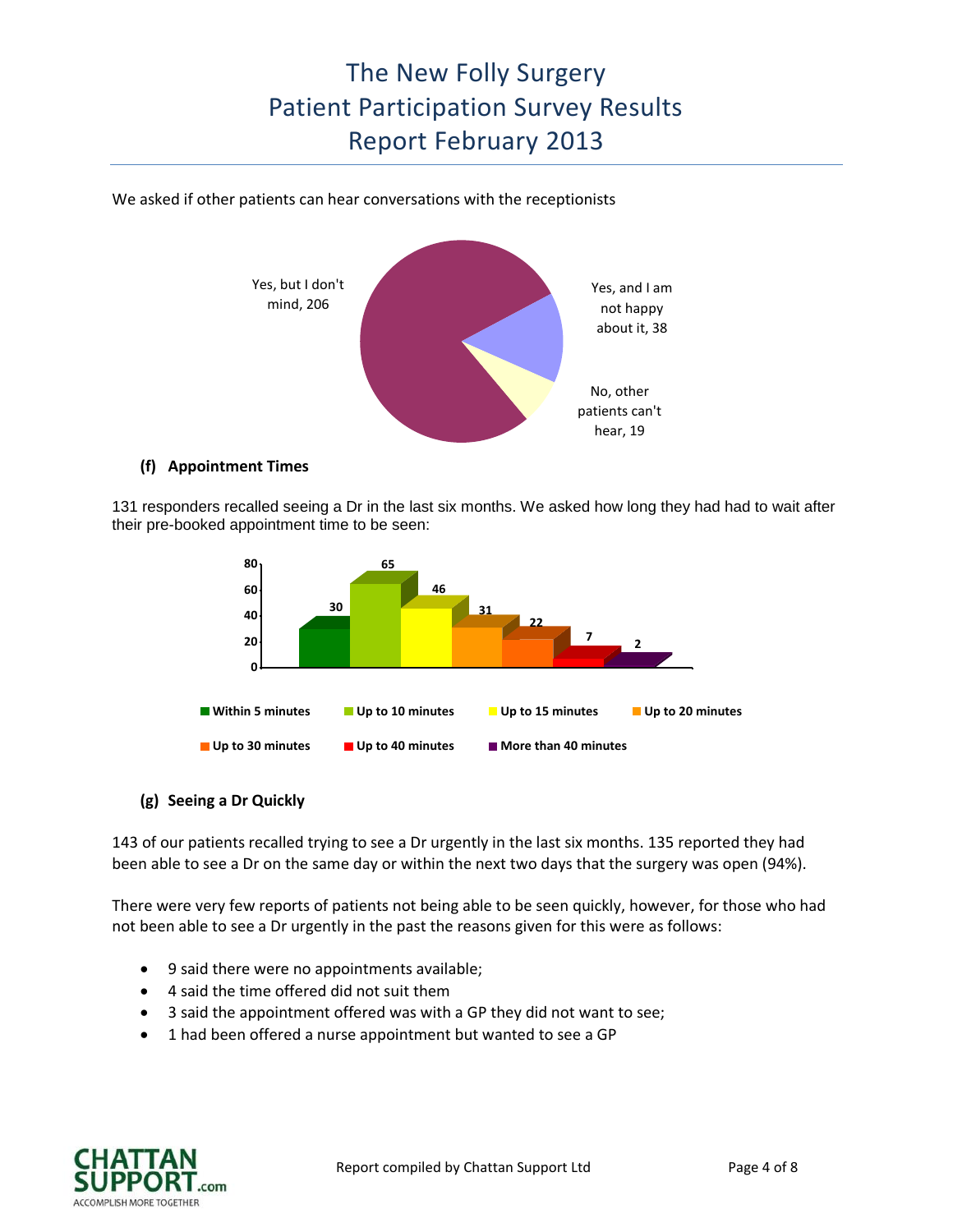#### **(h) Speaking to a Dr on the Phone**

We asked if our patients have been able to speak to a Dr on the phone when they have needed to ask a question or obtain medical advice:



**Always Almost always A lot of the time Some of the time Almost never Never**

#### **(i) GP Consultations**

We asked our patients how happy they are with their GPs:



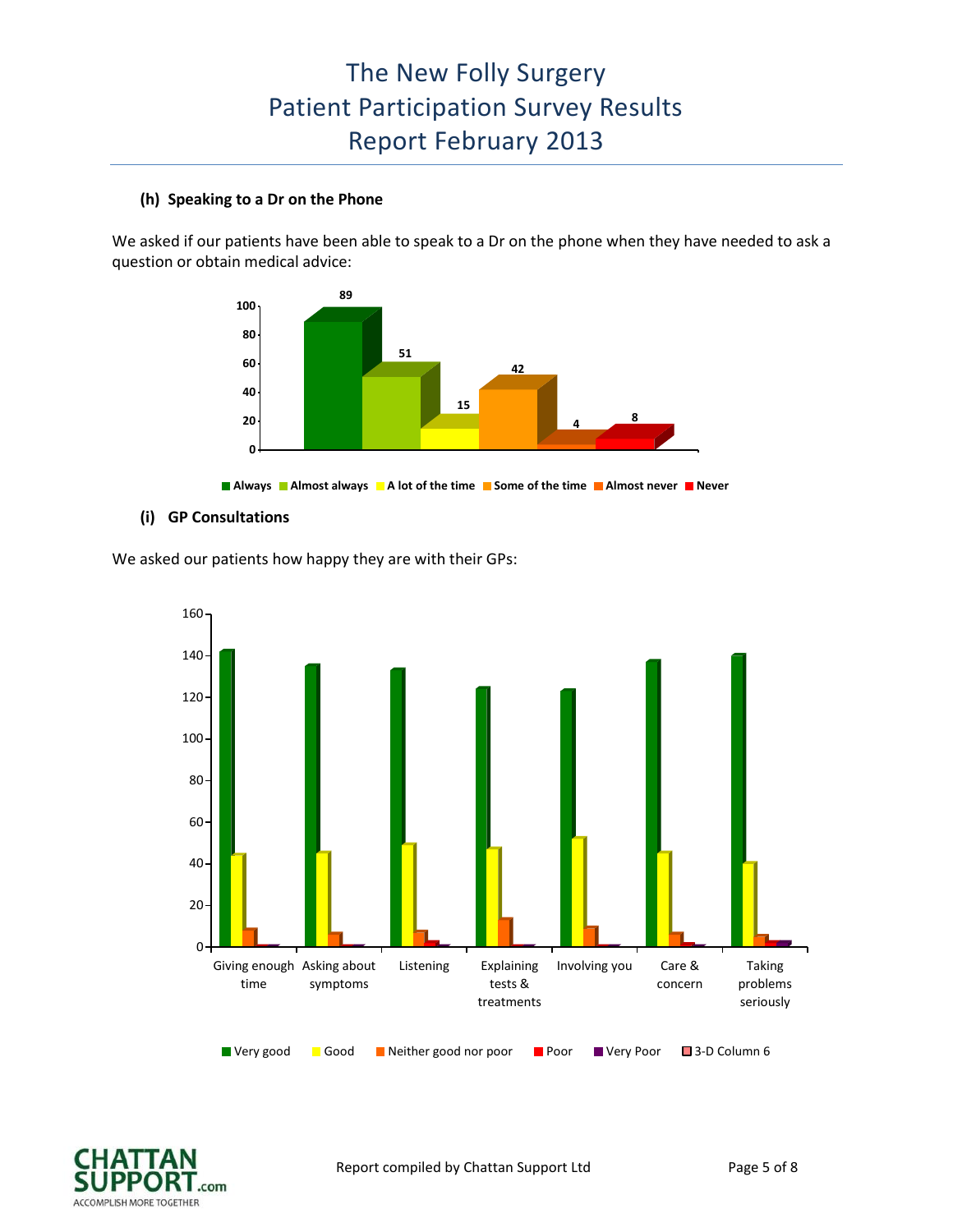We asked if our patients had confidence in their GP:



#### **(j) Practice Nurses**

167 patients recalled seeing a Practice Nurse in the last six months. 95% had found it very (n = 102) or fairly (n = 57) easy to get an appointment. We asked how good the nurse had been at treating the patient with care and concern:



91% of those seen reported having confidence and trust in the Practice Nurse.

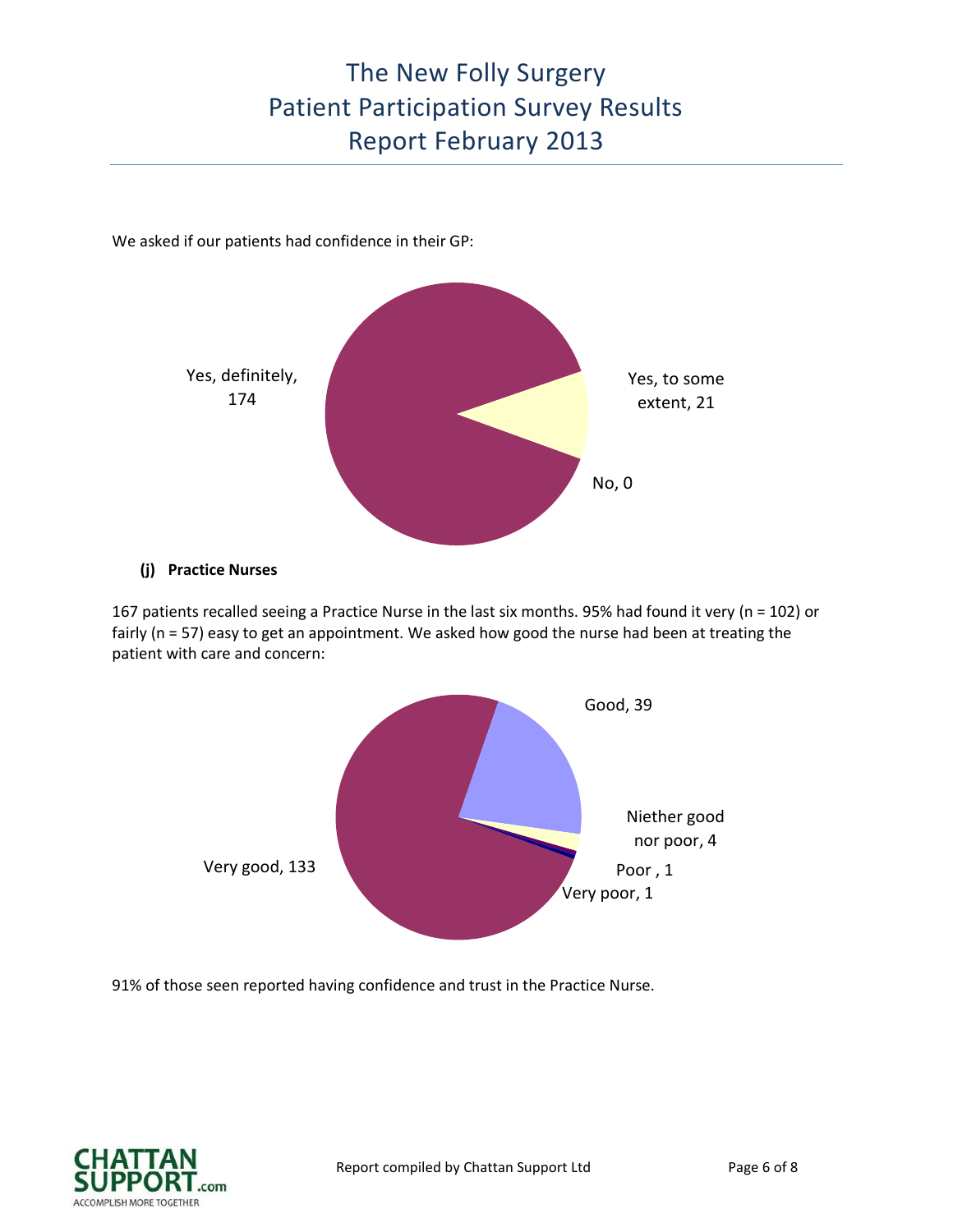### **(k) Overall Satisfaction**

We asked our patients how satisfied they were with the overall care at the Practice



#### **(l) Additional Services**

Patients were asked which additional services they thought we could introduce at the New Folly:



Other individual suggestions: Weight loss programme; Midwife; Annual Health Check; Counselling; Pulse Monitor